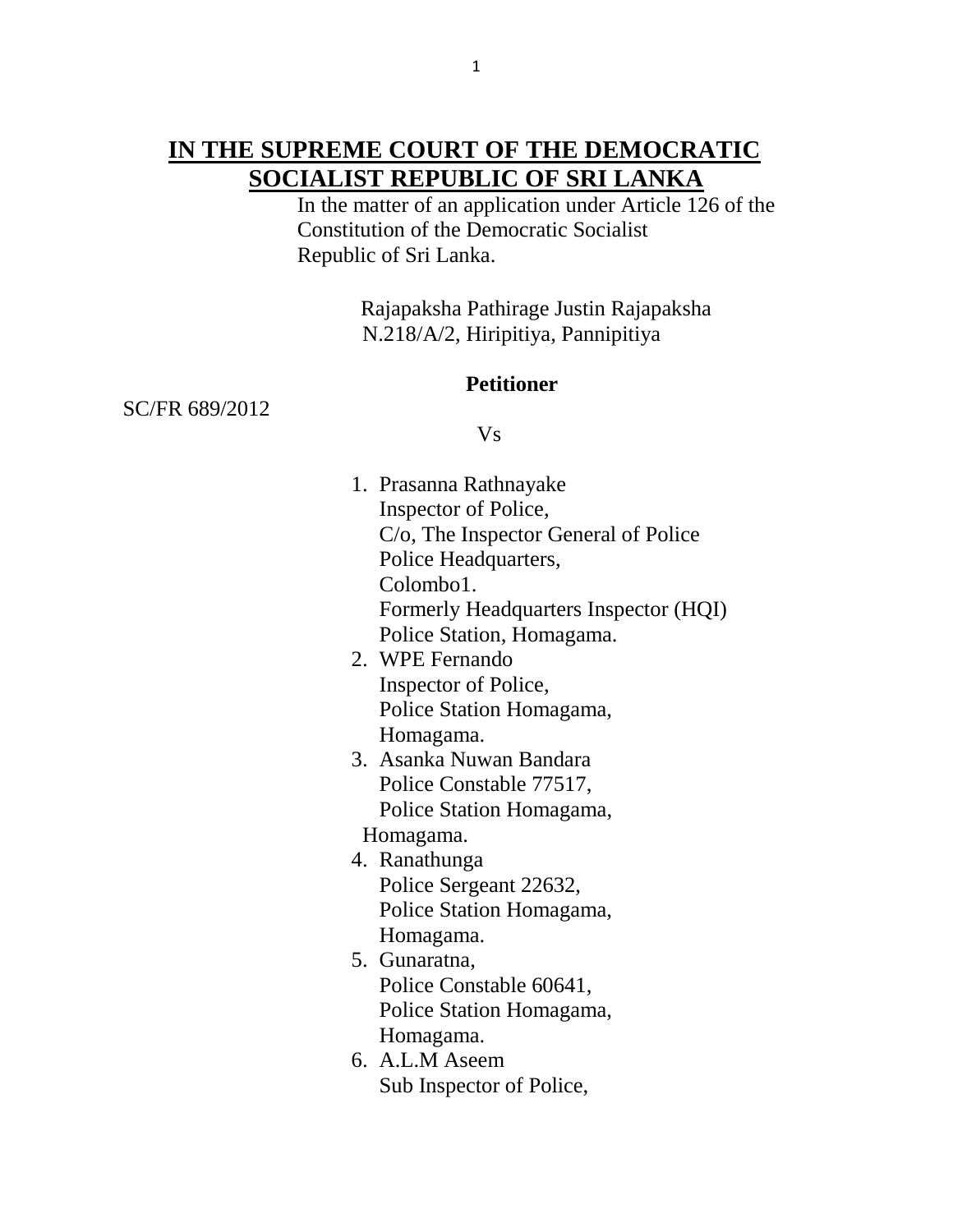| Police Station Thalangama,                          |
|-----------------------------------------------------|
| Thalangama.                                         |
| And Now of:                                         |
| 204, Thettawaadi Road, Oluvil,                      |
| Akkaraipattu.                                       |
| All c/o The Inspector General of Police             |
| Police Headquarters,                                |
| Colombo1.                                           |
| 7. T Chandrasekara                                  |
| Inspector of Police,                                |
| Officer-in-Charge of the Crimes Investigation Unit, |
| Police Station Homagama,                            |
| Homagama                                            |
| 8. NK Illangakoon                                   |
| <b>Inspector General of Police</b>                  |
| Police Headquarters,                                |
| Colombo1.                                           |
| 9. Head Quarters Inspector                          |
| Police Station Homagama,                            |
| Homagama.                                           |
| Homagama.                                           |
| 10. The Attorney General                            |

# **Respondents**

| <b>Before</b><br>Counsel          | : Eva Wanasundera PC, J<br><b>B</b> P Aluwihare PC J<br>Sisira J de Abrew J<br>: Nishantha Sirimanna for the Petitioner<br>Saliya Peiris with Yohan Peiris for the 2 <sup>nd</sup> Respondent<br>Induni Punchihewa SC for the $8th$ and $9th$ Respondents |
|-----------------------------------|-----------------------------------------------------------------------------------------------------------------------------------------------------------------------------------------------------------------------------------------------------------|
| Argued on : $8.12.2015$           |                                                                                                                                                                                                                                                           |
| Decided on $\therefore$ 28.3.2016 |                                                                                                                                                                                                                                                           |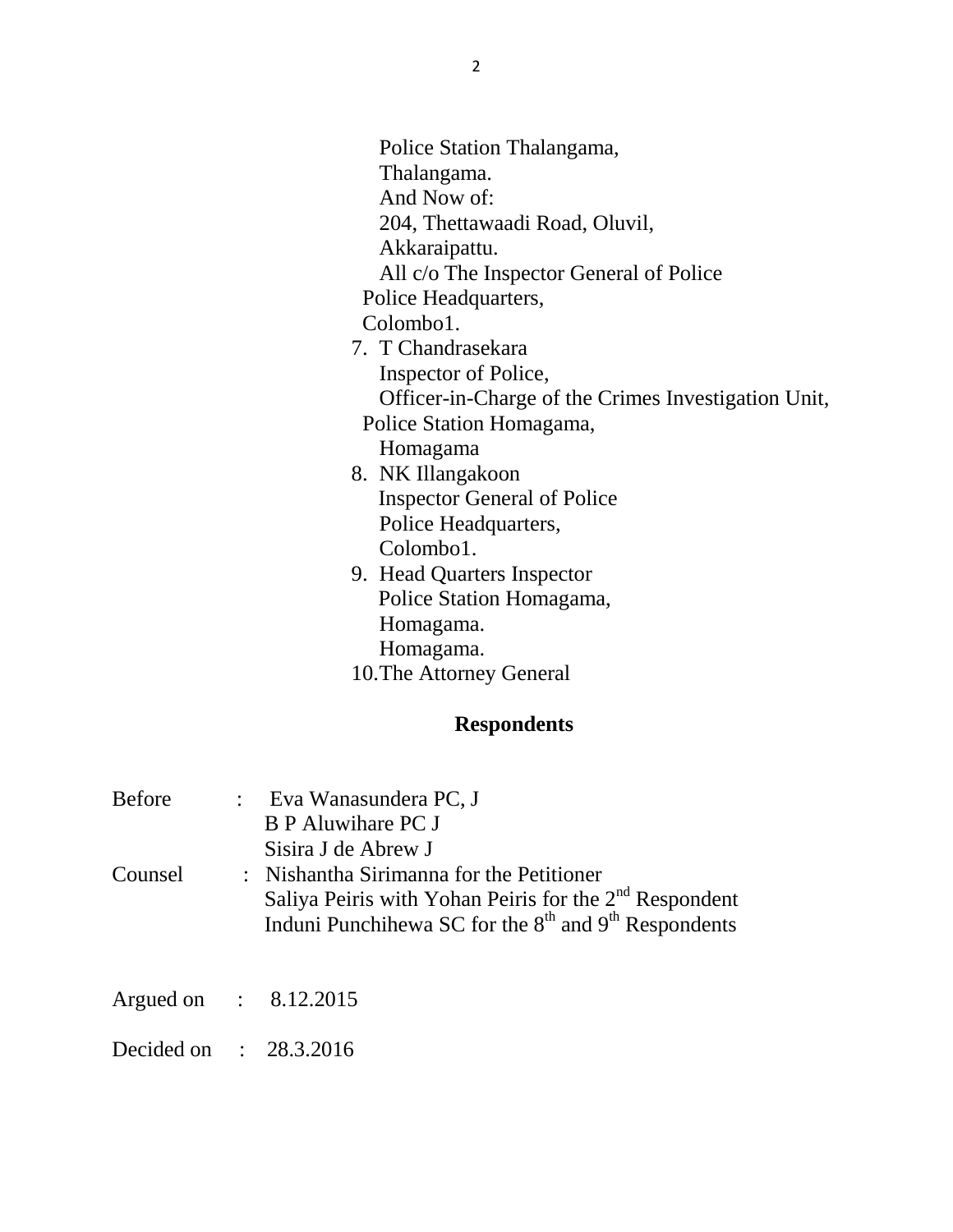#### **Sisira J De Abrew J.**

The petitioner by this petition, inter alia, seeks a declaration to the effect that his fundamental rights guaranteed under Article 11,12,13(1) and 13(2) of the Constitution have been violated by the  $1<sup>st</sup>$  to  $5<sup>th</sup>$  and/or  $6<sup>th</sup>$  and/or  $8<sup>th</sup>$  Respondents. This court, by its order dated 12.2.2013, granted leave to proceed for alleged violations of Article 11 of the Constitution against  $1<sup>st</sup>$  to  $6<sup>th</sup>$  Respondents; for alleged violations of Article 13(1) and 13(2) of the Constitution against the  $1<sup>st</sup>$ Respondent and for alleged violations of Article 12(1) of the Constitution against the Respondents. The order made by the court states as follows:

"This Court grants leave to proceed for alleged violation of Article 11 of the Constitution against  $1<sup>st</sup>$  to  $6<sup>th</sup>$  Respondents. The court also grants leave to proceed for alleged violations of Article 13(1) and 13(2) of the Constitution against the  $1<sup>st</sup>$  Respondent. The court also grants leave to proceed against the other Respondents under of Article 12(1) of the Constitution."

 It can be contended that this order gives the impression that this court has not granted leave to proceed against the  $1<sup>st</sup>$  Respondent for alleged violation of Article 12(1) of the Constitution. But such a contention has to be rejected when one considers the facts of this case. In my view the court has granted leave to proceed against the  $1<sup>st</sup>$  Respondent as well for alleged violation of Article 12(1) of the constitution. The petitioner, in his petition alleges the following facts.

On 25.5.2012 when the petitioner was at his house with his wife, the  $1<sup>st</sup>$  to  $3<sup>rd</sup>$ Respondents (police officers attached Police Station Homagama) entered his house;  $2<sup>nd</sup>$  Respondent dragged the petitioner from the kitchen to the sitting room; the  $1<sup>st</sup>$  Respondent assaulted him with hand and legs; the  $1<sup>st</sup>$  Respondent with the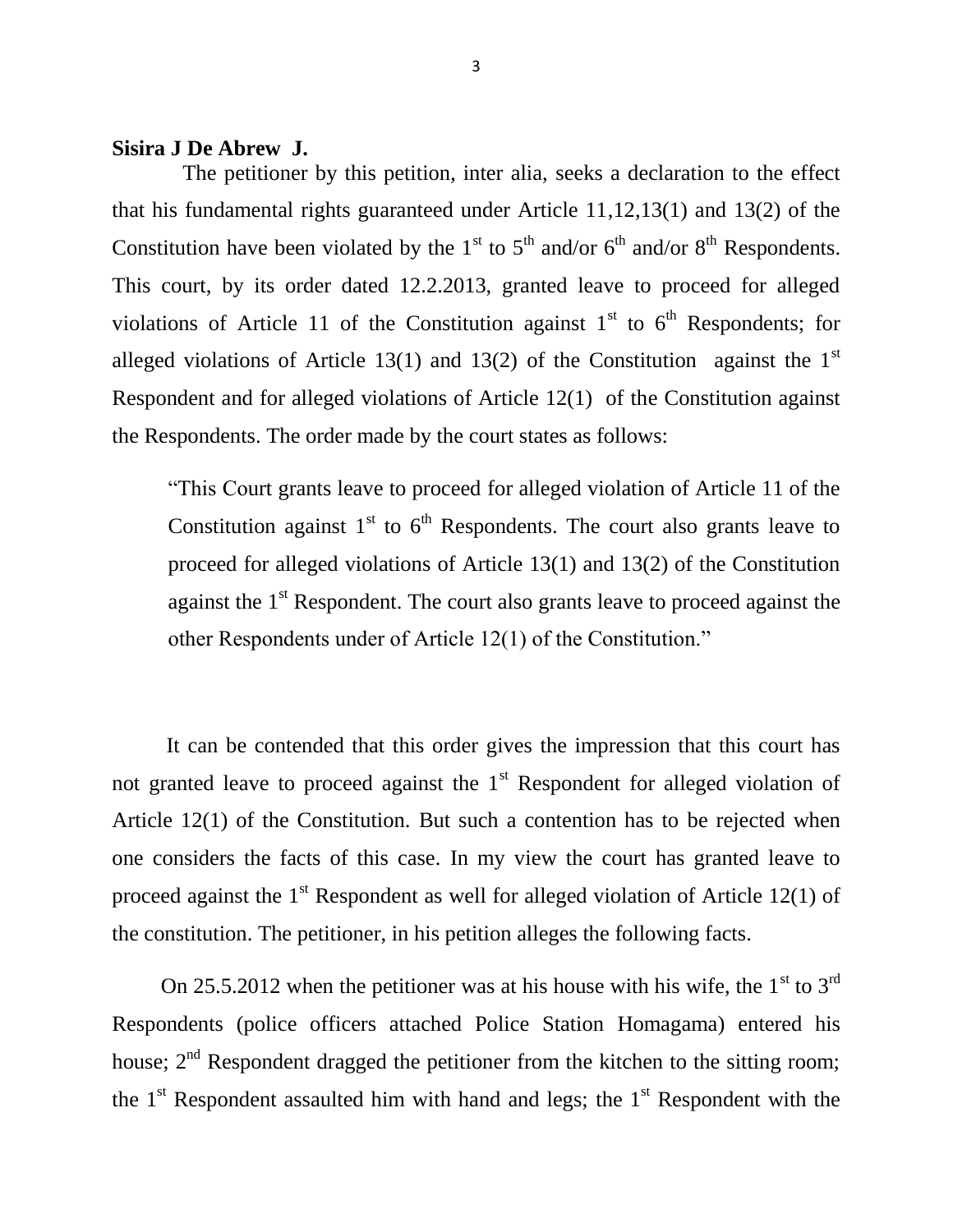assistance of the  $2<sup>nd</sup>$  and  $3<sup>rd</sup>$  Respondents took him near the police jeep which was parked near his house; and pushed him to the police jeep. The  $4<sup>th</sup>$  Respondent was standing near the police jeep. The  $1<sup>st</sup>$  to  $3<sup>rd</sup>$  Respondents did not give any reasons for his arrest. On the way to the Police Station to Homagama, the  $1<sup>st</sup>$  Respondent asked the petitioner whether he has any children who were going to Matthegoda Vidyadeepa MahaVidyalaya to which question the petitioner replied in the affirmative. Thereupon the  $1<sup>st</sup>$  Respondent directed the driver of the police jeep to drive the vehicle to the said school. The  $1<sup>st</sup>$  Respondent at the said school alighted from the police jeep and announced in a very loud voice that the man inside the police jeep was the biggest illicit liquor distiller in the area. The announcement was so loud that it could be heard by the people gathered near the office of the school. At this time a large crowd of people including school children, Principal and teachers of the school had gathered near the office of the school as there was a Dengu eradication campaign being carried out within the school premises. The 1<sup>st</sup> Respondent has been invited to deliver a special lecture at this campaign to the school children and the parents. The petitioner was kept locked inside the police jeep during the time that the  $1<sup>st</sup>$  Respondent addressed the Dengu campaign. Thereafter the petitioner was taken to the Police Station Homagama around 10.30 a.m. and was assaulted by the  $1<sup>st</sup>$  Respondent. Thereafter the petitioner was locked inside the remand cell of the Police Station Homagama. On 27.5.2012, he was produced before the learned Magistrate by the  $6<sup>th</sup>$  Respondent on a charge that he was in possession of six packets of cannabis, each containing five (5) grams. The petitioner was discharged of all the charges by the learned Magistrate on 8.11.2012. The petitioner became aware of the purported reasons for his arrest and detention at Police Station Homagama only when he was produced before the learned Magistrate.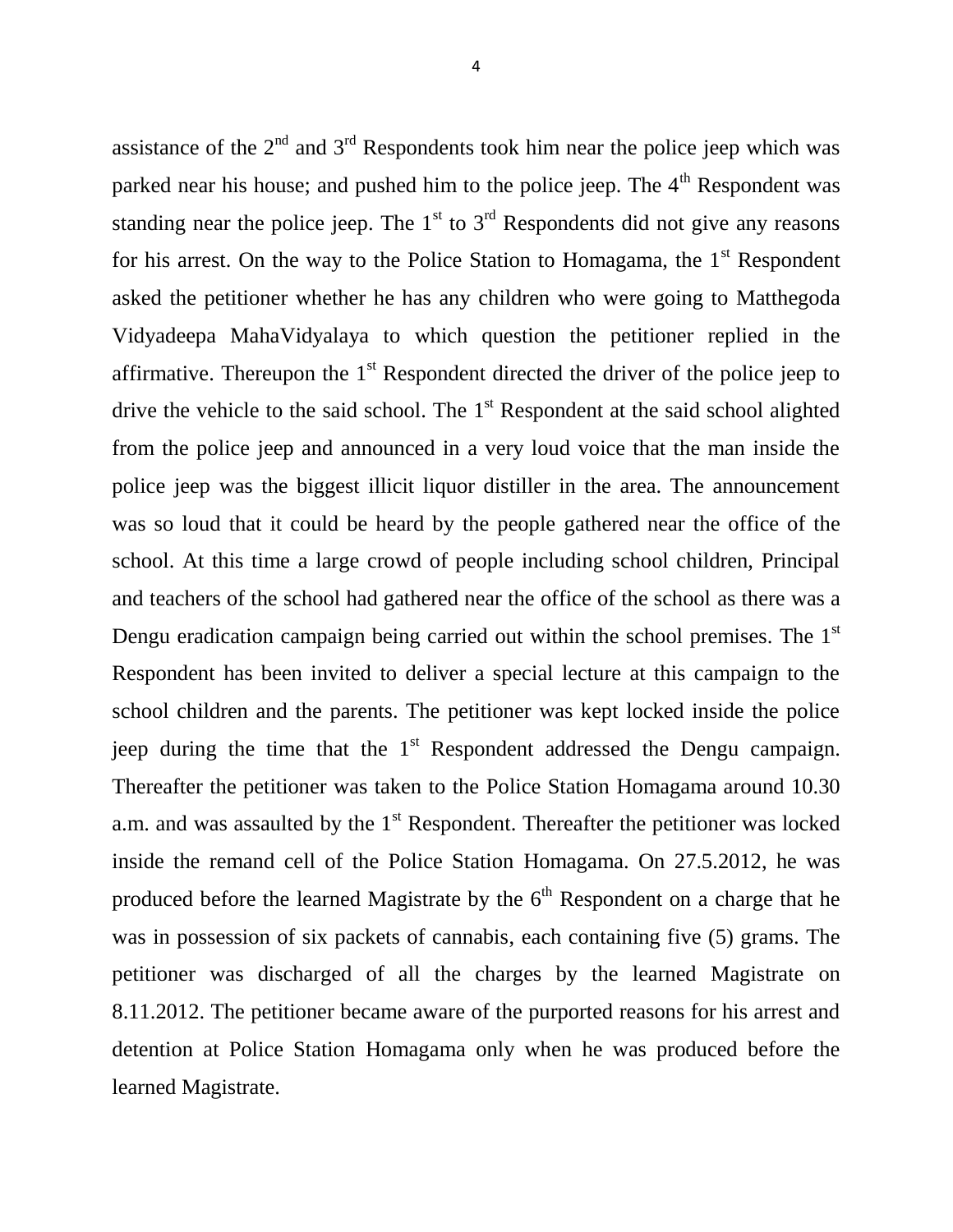The allegations levelled by the petitioner have been denied by the  $1<sup>st</sup>$ Respondent in his statement of objections. He states that he did not arrest the petitioner and the petitioner was arrested only on 26.5.2012 by  $3<sup>rd</sup>$ ,  $4<sup>th</sup>$ ,  $5<sup>th</sup>$ , and  $6<sup>th</sup>$ Respondents on an information that he was in possession of cannabis. According to him, even on 26.5.2012 he did not arrest the petitioner. The petitioner's version with regard to his arrest is corroborated by his wife's affidavit. She, in her affidavit, does not identify the  $2<sup>nd</sup>$  and  $3<sup>rd</sup>$  Respondents but identifies the  $1<sup>st</sup>$ Respondent. She later complained to the Inspector General of Police"s (IGP) Public and Relief Centre and the OIC of the said Centre by his letter dated 23.1.2013, has informed her that the Police Officer who took steps to remand her husband, has been interdicted.

 Hemachandra Balasuriya, the Principal of Matthegoda Vidyadeepa MahaVidyalaya, in a statement made to the Police Station Homagama on 10.11.2012 has stated that on  $25.5.2012$  the 1<sup>st</sup> Respondent came to deliver a special lecture in the Dengu eradication campaign organized by the school and when the  $1<sup>st</sup>$  Respondent came to the school, he announced that he got late as he had to arrest an illicit liquor dealer in the area. Later school children informed him that a father of a child in the school was in the police jeep. Pediris the watcher of the School in his statement made to Police Station Homagama states that on 25.5.2012 the  $1<sup>st</sup>$  Respondent came to the school in a police jeep to attend a Dengu eradication campaign; that the petitioner without a shirt was in the police jeep; and that he is aware of the fact that the children of the petitioner are students of this school.

The  $6<sup>th</sup>$  Respondent on 27.5.2012 filed a B report stating that he arrested the petitioner on 26.5.2012 for being in possession of cannabis. The Magistrate"s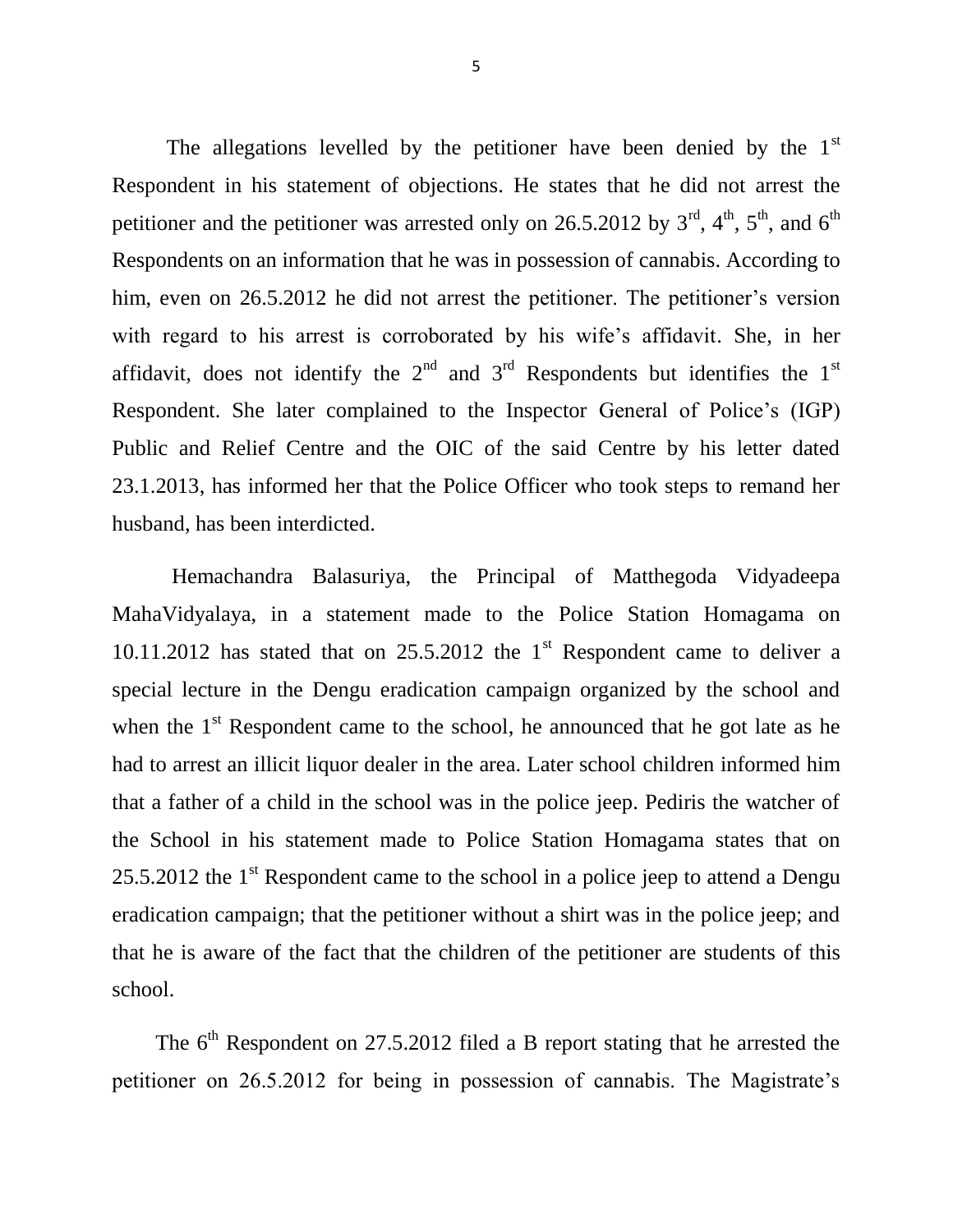Court case No. is B 1475/12. He further stated in the B report that the  $3<sup>rd</sup>,4<sup>th</sup>$ , and 5<sup>th</sup> Respondents participated in the raid in which the petitioner was arrested.

I now advert to the question whether the  $1<sup>st</sup>$  Respondent arrested the petitioner on 25.5.2012. In deciding this questions the evidence given by the  $6<sup>th</sup>$ Respondent before the learned Magistrate against the petitioner in case No B 1475/12 is very important. This was the case filed by the  $6<sup>th</sup>$  Respondent against the petitioner for being in possession of cannabis. It is interesting to examine the evidence given by the  $6<sup>th</sup>$  Respondent before the learned Magistrate. His evidence is completely against the stand that he took in his B report filed in the Magistrate's Court. The  $6<sup>th</sup>$  Respondent, in his evidence before the learned Magistrate, surprisingly stated that he did not conduct a raid with the other police officers on 26.5.2012; that he neither arrested the petitioner nor did he find any cannabis in the possession of the petitioner; that on  $26.5.2012$  the 1<sup>st</sup> Respondent told him that he had arrested the petitioner on the previous day (25.5.2012); that the petitioner could not be released as he was a famous illicit liquor dealer in the area; that the 1<sup>st</sup> Respondent directed him to institute criminal proceedings in court against the petitioner for being in possession of cannabis; that he told the  $1<sup>st</sup>$  Respondent that he could not write a B report in respect of an arrest which he did not do; that the  $1<sup>st</sup>$ Respondent at this stage threatened him to the effect that he (the  $1<sup>st</sup>$  Respondent) would take steps to cancel his appointment in the Police Department if he did not carry out the instructions given by the  $1<sup>st</sup>$  Respondent; that he, in fear of losing his job, acceded to the instructions given by the  $1<sup>st</sup>$  Respondent; that when he queried from the  $1<sup>st</sup>$  Respondent as to how the said charge could be proved against the petitioner when no cannabis was found in the possession of the petitioner, the 1<sup>st</sup> Respondent took seven packets of cannabis which had been hidden in a shelf in his office and directed the  $6<sup>th</sup>$  Respondent to state in the B report that one of the said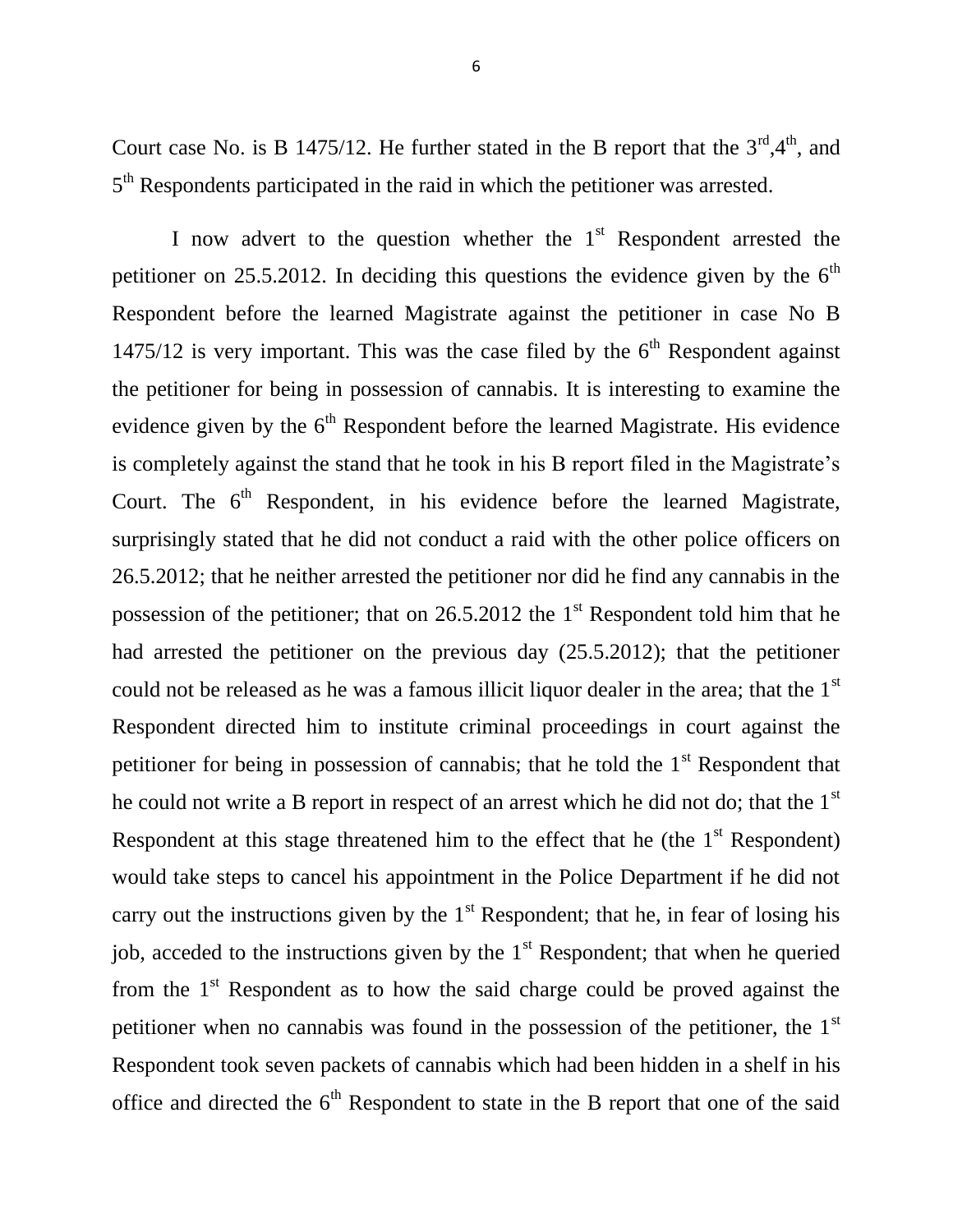seven packets had been purchased from the petitioner and the balance six packets had been found in the possession of the petitioner; and that on the said instructions of the  $1<sup>st</sup>$  Respondent, he having prepared the B report, produced the petitioner before the learned Magistrate on 27.5.2012.

It is clear from the said evidence of the  $6<sup>th</sup>$  Respondent that what the  $6<sup>th</sup>$ Respondent wrote in the B report is false.

 The learned Magistrate after considering his evidence on 8.11.2012 discharged the petitioner of the charge. From the above evidence of the  $6<sup>th</sup>$  Respondent it has been clearly established that the petitioner was not having cannabis in his possession; that the arrest of the petitioner was on 25.5.2012; the arrest and the detention of the petitioner were without any reasons; that a false charge had been fabricated against the petitioner by the  $1<sup>st</sup>$  Respondent; and that his arrest and detention illegal.

I will now consider whether the  $1<sup>st</sup>$  Respondent has violated the fundamental rights of the petitioner guaranteed by Article 11 of the Constitution. Article 11 of the Constitution reads as follows.

"No Person shall be subjected to torture cruel, inhuman or degrading treatment or punishment."

 From the affidavits of the petitioner and his wife, the statements of the Principal of the school and the watcher of the school, and the evidence of the  $6<sup>th</sup>$ Respondent, it is very clear that the  $1<sup>st</sup>$  Respondent arrested the petitioner on 25.5.2012 without any reasons; that the petitioner was taken to Matthegoda Vidyadeepa MahaVidyalaya on 25.5.2012; that the petitioner was kept locked inside the police jeep which was parked in the school premises; that the  $1<sup>st</sup>$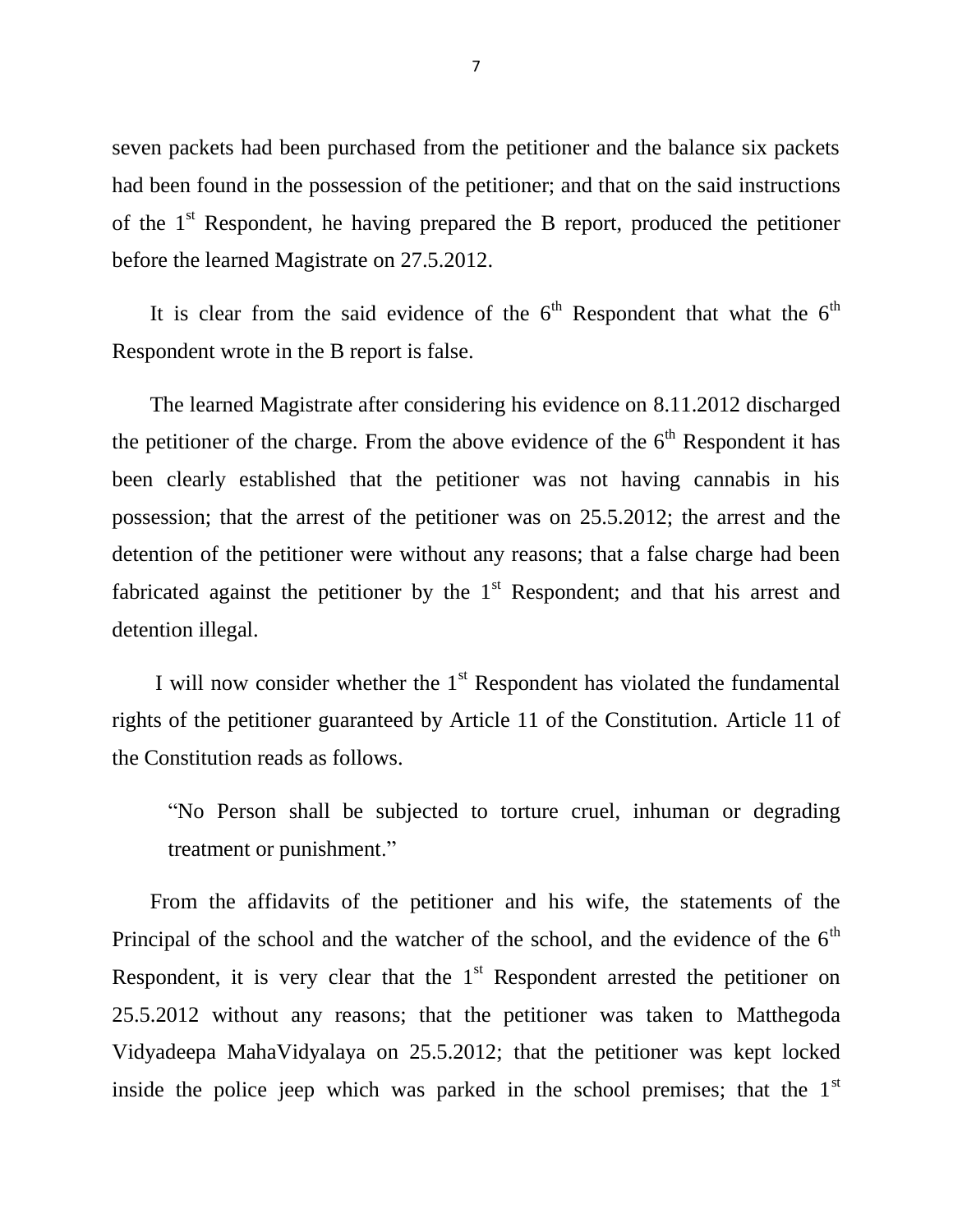Respondent announced in the school where the petitioner's own children attend, that the petitioner was an illicit liquor (kassippu) dealer; that the petitioner was locked up in the remand cell of the Police Station on 25.5.2012 without any reasons; that he was in police remand cell from 25.5.2012 to 27.5.2012; and that the  $1<sup>st</sup>$  Respondent fabricated a false case against the petitioner. When I consider the above facts, I hold the view that the position taken up by the  $1<sup>st</sup>$  Respondent in his statement of objections is false.

 If a person is arrested and kept in the police remand cell (police cell in the police station) without any reasons and later a false case is fabricated against him, his personal liberty is restricted and such a person undergoes physical and mental trauma. In such a situation it can be concluded that he was subjected to torture, cruel, inhuman and degrading treatment and or punishment. At this stage it is relevant to consider certain judicial decisions.

In Amal Sudath Silva Vs Kodituwakku Inspector of Police and others [1987] 2 SLR 119 at 126 Athukorale J (with whom Sharvananda CJ and LH de Alwis J agreeing) held as follows.

 "Article 11 of our Constitution mandates that no person shall be subjected to torture, or to cruel, inhuman or degrading treatment or punishment. It prohibits every person from inflicting torture some, cruel or inhuman treatment on another. It is an absolute fundamental right subject to no restrictions or limitations whatsoever. Every person in this country, be he a criminal or not, is entitled to this right to the fullest content of its guarantee. Constitutional safeguards are generally directed against the State and its organs. The police force being an organ of the State is enjoined by the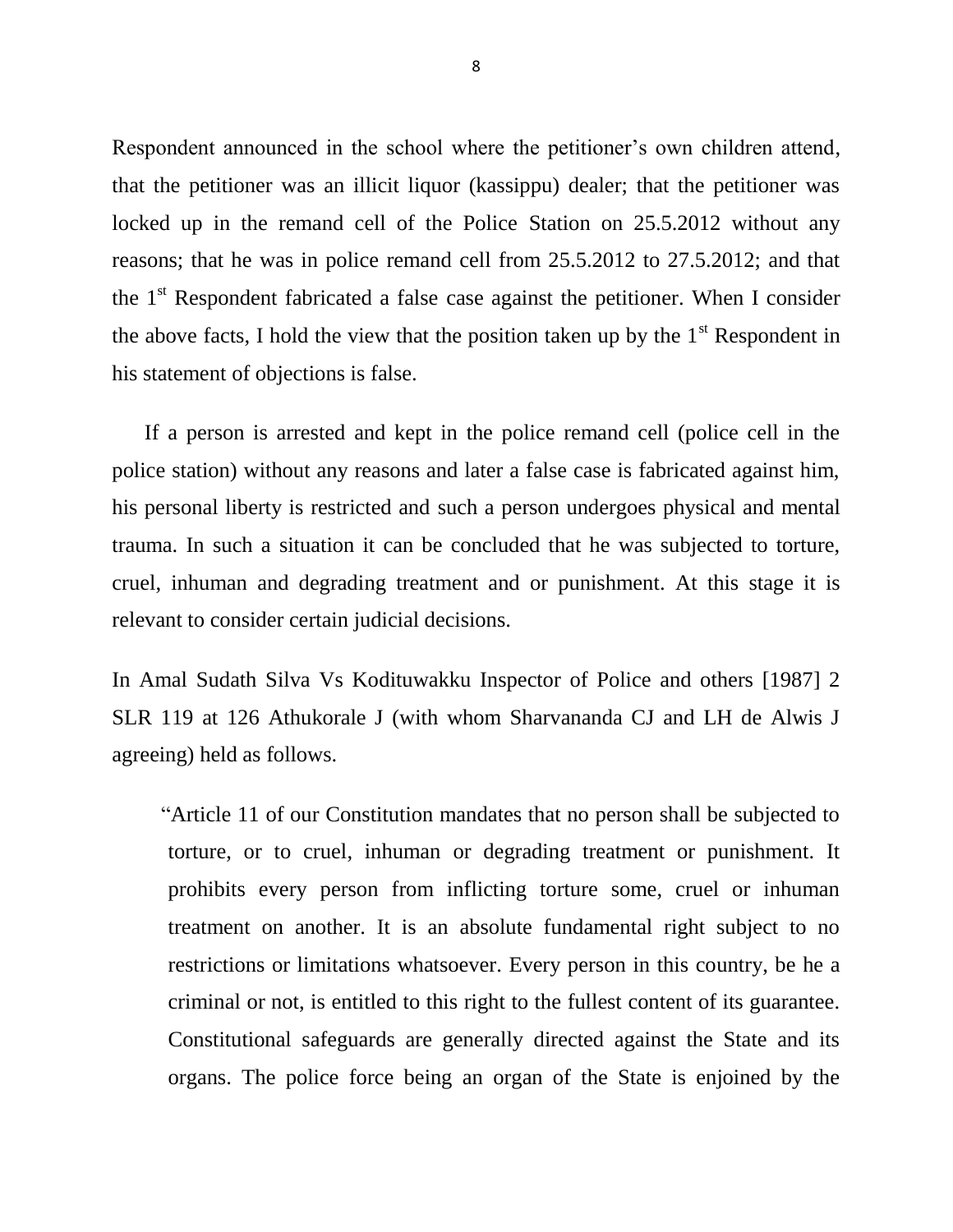Constitution to secure and advance this right and not to deny, abridge or restrict the same in any manner and under any circumstances. Just as much as this right is enjoyed by every member of the police force, so is he prohibited from denying the same to others, irrespective of their standing, their beliefs or antecedents. It is therefore the duty of this court to protect and defend this right jealously to its, fullest measure with a view to ensuring that this right which is declared and intended to be fundamental is always kept fundamental and that the executive by its action does not reduce it to a mere illusion."

The petitioner in his affidavit says that after his arrest, he was kept inside the police jeep and that jeep was taken to the premises of Matthegoda Vidyadeepa MahaVidyalaya which was the school of his children. The Principal and the watcher of the school, in their affidavits, state that that the  $1<sup>st</sup>$  Respondent announced that he got late to come to the school as he had to arrest an illicit liquor dealer in the area and that the petitioner was, at this time, inside the police jeep without a shirt. In my view, even assuming the petitioner is a criminal, the police cannot subject him to this kind of treatment. When I consider the above facts, I hold the view that the petitioner had undergone psychological trauma and had been subject to inhuman and degrading treatment.

 When a person is arrested without reasons by a police officer acting in the discharge of his official duties or under the colour of his office and later produced him as a suspect before the Magistrate on fabricated charges, such a person undergoes psychological trauma. In such a situation it can be concluded that such a person was subjected to cruel, inhuman and degrading treatment and he (the victim) has not received equal protection of law and that the police officer who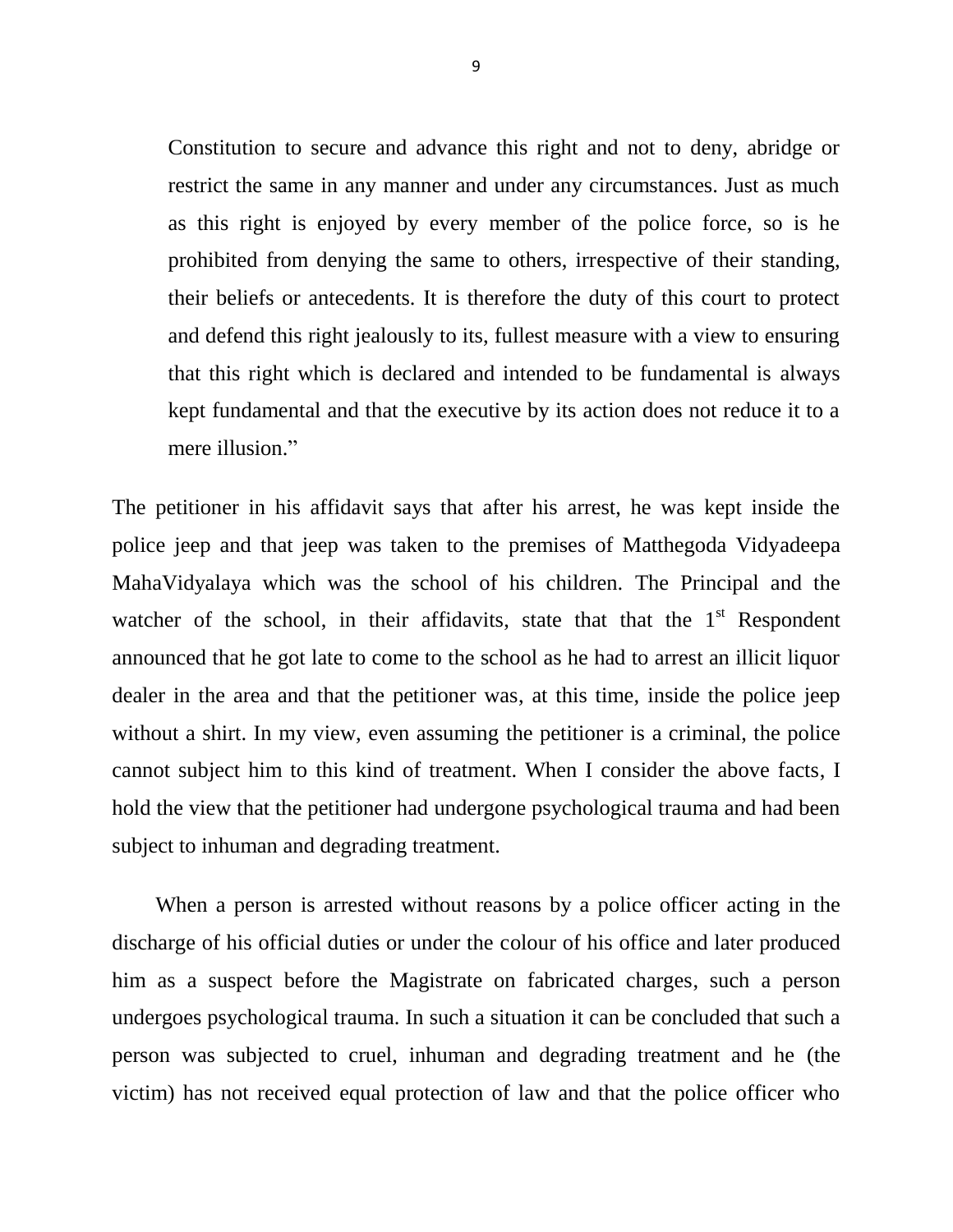committed the above acts has violated the fundamental rights of the victim guaranteed by article 11 and 12(1) of the Constitution.

 The petitioner in this case has suffered a worse situation than the situation discussed above. I would like to reiterate briefly the situation that he faced. When he was arrested he was assaulted by the  $1<sup>st</sup>$  Respondent. He was taken to the school where his children attend and at the school premises, the  $1<sup>st</sup>$  Respondent made an announcement whilst the petitioner was inside the police jeep that he got late to come because he had to arrest an illicit liquor dealer in the area. This reference was undoubtedly made to the petitioner because  $1<sup>st</sup>$  Respondent said that the man inside the jeep was the biggest illicit liquor dealer in the area. During the period that the 1<sup>st</sup> Respondent delivered the lecture in the school, the petitioner without a shirt was locked inside the police jeep. I have observed, elsewhere, in this judgment that the arrest and detention of the petitioner were without reasons.

 Article 11 of the Constitution prohibits any form of torture being caused to the people. In my view the torture in this Article covers both the physical and psychological torture. In this regard I would like to consider certain judicial decisions.

In Mrs WMK de Silva Vs Chairman Ceylon Fertilizer Corporation [1989] 2 SLR 393 at 405this Court held as follows.

 "In my view Article 11 of the Constitution prohibits any act by which severe pain or suffering, whether physical or mental is, without lawful sanction in accordance with a procedure established by law, intentionally inflicted on a person (whom shall refer to as 'the victim') by a public official acting in the discharge of his executive or administrative duties or under colour of office,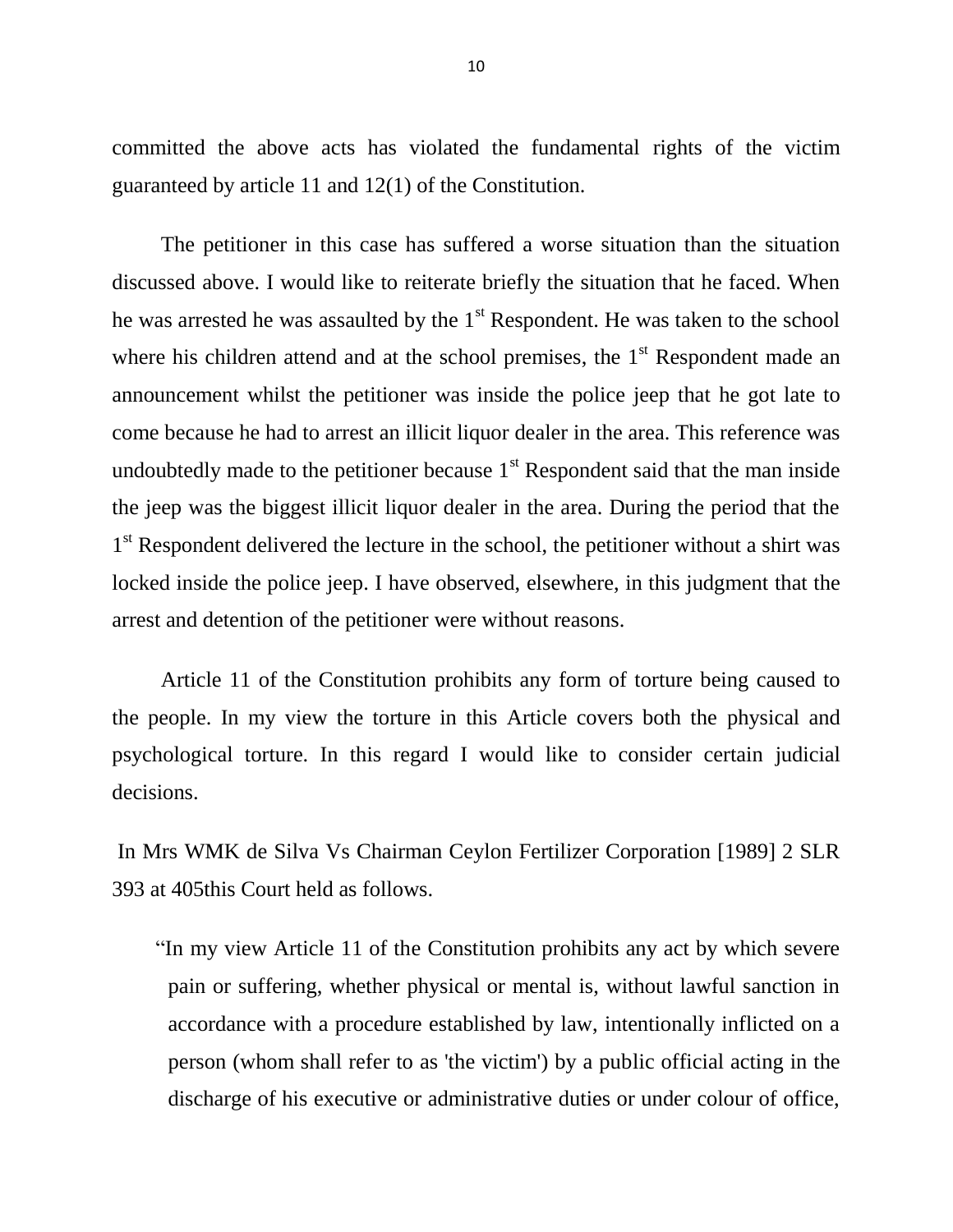for such purposes as obtaining from the victim or a third person a confession or information, such information being actually or supposedly required for official purposes, imposing a penalty upon the victim for an offence or breach or a rule he or a third person has committed or is suspected of having committed, or intimidating or coercing the victim or a third person to do or refrain from doing something which the official concerned believes the victim or the third person ought to do or refrain from doing, as the case may be."

 I would like to quote the following passage from the book titled "Fundamental Rights in Sri Lanka"  $2<sup>nd</sup>$  edition by Dr. Jayampathy Wickramaratne pages 215 to 216.

 "The petitioners in Adhikary Vs Amarasinghe [2003] 1 SLR 270 were husband and wife. The first petitioner was an Attorney-at-Law while the second petitioner was a teacher. They were travelling in their car with their infant child and close relatives. At a traffic jam, the respondents, all security officers of a Minister, prevented the vehicle from proceeding any further and the first and the second respondents punched the car with their fists. When the first petitioner questioned them as to why they were preventing petitioners from proceeding, the first and second petitioners abused and humiliated the petitioners and their family. The first petitioner was pulled out and slapped. The second petitioner, who came to the rescue of her husband with the child in her arms, was slapped and abused. The first and second respondents shouted, saying that they were security officers of a particular Minister and that they could shoot and kill the petitioners.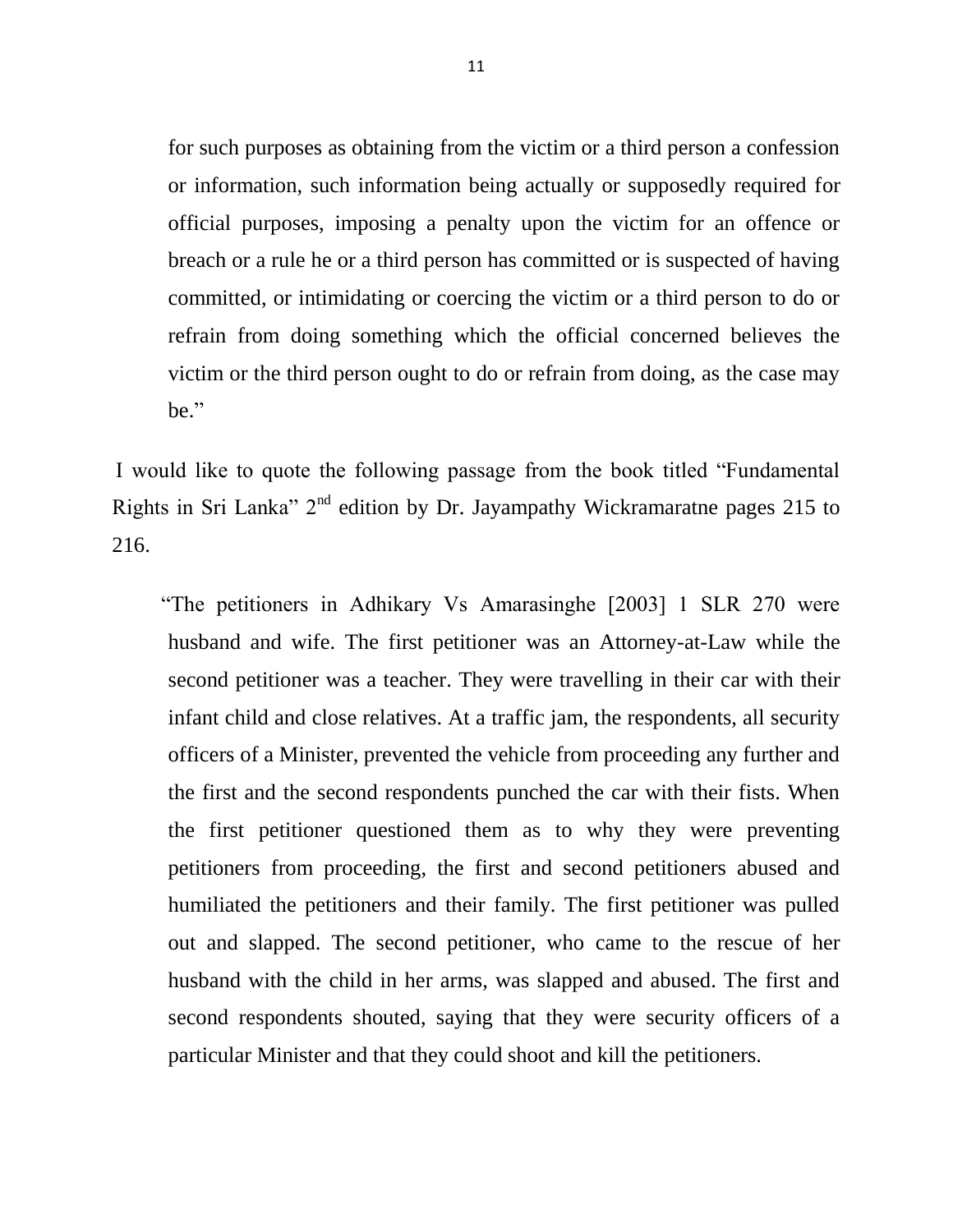Shirani Bandarnayake J, with Edussuriya and Yapa J agreeing, held that "the protection of Article 11 is not restricted to the physical harm caused to a victim, but would certainly extend to a situation where a person who has suffered psychologically due to such action. The learned Judge had no hesitation in holding that the ordeal faced by the petitioners was of an aggravated nature. The anguish faced by the wife was sufficient to prove the required level of severity needed for an act to be violative of Article 11. The psychological trauma faced by the innocent child added to the severity of the actions of the first and second respondents."

 Considering the aforementioned observation made by me and the above legal literature, I hold that the  $1<sup>st</sup>$  Respondent has violated the fundamental rights of the petitioner guaranteed by Article 11 of the Constitution.

I will now consider whether the  $1<sup>st</sup>$  Respondent has violated the fundamental rights of the petitioner guaranteed by Article 13(1) of the Constitution which reads as follows: "No person shall be arrested except according to procedure established by law. Any person arrested shall be informed of the reason for his arrest."

After considering the above facts, I hold that the petitioner has been arrested by the  $1<sup>st</sup>$  Respondent without any reasons; that he has been arrested not according to the procedure established by law; and that the arrest of the petitioner and the detention of the petitioner at the Police Station Homagama are illegal. For the aforementioned reasons, I hold that the  $1<sup>st</sup>$  Respondent has violated the fundamental rights of the petitioner guaranteed by Article 13(1) of the Constitution.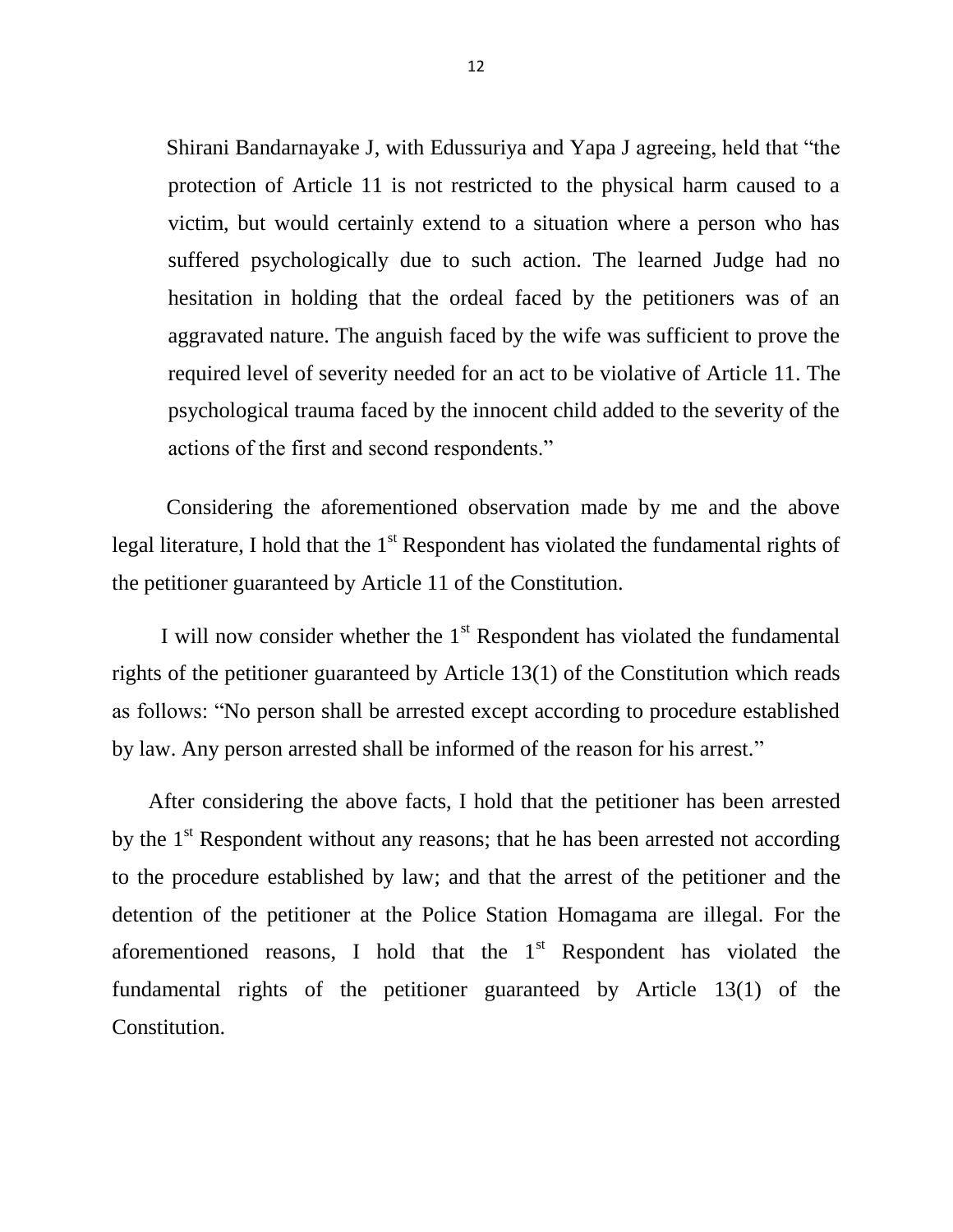I will now consider whether the  $1<sup>st</sup>$  Respondent has violated the fundamental rights of the petitioner guaranteed by Article 13(2) of the Constitution which reads as follows: "Every person held in custody, detained or otherwise deprived of personal liberty shall be brought before the judge of the nearest competent court according to procedure established by law, and shall not be further held in custody, detained or deprived of personal liberty except upon and in terms of the order of such judge made in accordance with procedure established by law."

 The petitioner was arrested on 25.5.2012 and kept in the police cell till 27.5.2012 on false charges. He was thereafter produced before the learned Magistrate on  $27.5.2012$ . The 1<sup>st</sup> Respondent in his statement of objections takes up the position that he did not arrest the petitioner. The  $1<sup>st</sup>$  Respondent in his statement of objection however takes up the position that the petitioner"s arrest took place on 26.5.2012 and the petitioner was produced before the magistrate within 24 hours from his arrest. I have earlier held that the position taken up by the 1<sup>st</sup> Respondent in his affidavit is false. When I consider the facts of this case, I hold that the petitioner was not produced before the learned Magistrate within 24 hours of his arrest. After considering the facts of this case I hold that the  $1<sup>st</sup>$  respondent has violated the fundamental rights of the petitioner guaranteed by Article 13(2) of the Constitution.

I will now consider whether the  $1<sup>st</sup>$  Respondent has violated the fundamental rights of the petitioner guaranteed by Article 12(1) of the Constitution which reads as follows: "All persons are equal before the law and are entitled to the equal protection of the law."

When the 1<sup>st</sup> Respondent arrested the petitioner without any reasons and fabricated a false charge against him, can it be said that he got equal protection of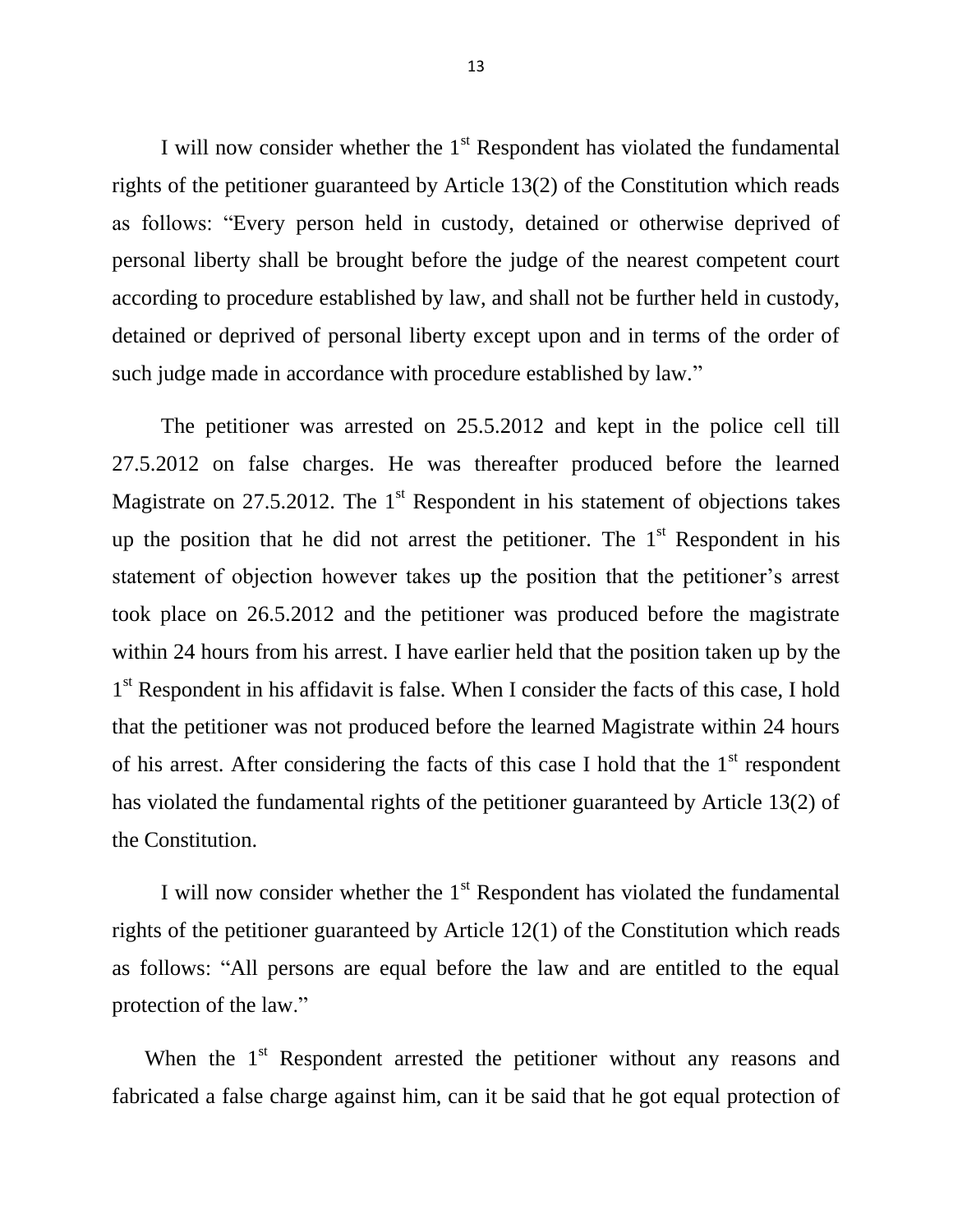law and that the 1<sup>st</sup> Respondent applied the principle that 'all persons are equal before the law" to the petitioner? This question has to be answered and is answered in the negative. It is now proved that the petitioner was arrested and detained in the police station without any reasons and the charge framed against him was a fabricated charge. Thus the principle that "all persons are equal before the law and are entitled to the equal protection of law" has not been applied to the petitioner by the  $1<sup>st</sup>$  Respondent. For the above reasons, I hold that the  $1<sup>st</sup>$  Respondent has violated the fundamental rights of the petitioner guaranteed by Article 12(1) of the constitution.

I will now consider whether the  $6<sup>th</sup>$  Respondent has violated the fundamental rights of the petitioner guaranteed by Article 12(1) of the Constitution. The  $6<sup>th</sup>$  Respondent himself admitted before the learned Magistrate that on the instructions of the  $1<sup>st</sup>$  Respondent and in fear of losing his employment, he submitted a false B report to the Magistrate. Thus the principle that "all persons are equal before the law and are entitled to the equal protection of law" has not been applied to the petitioner by the  $6<sup>th</sup>$  Respondent. For the above reasons, I hold that the  $6<sup>th</sup>$  Respondent has violated the fundamental rights of the petitioner guaranteed by Article 12(1) of the constitution. However it must be appreciated that the  $6<sup>th</sup>$  Respondent even at late stage having realized his mistake honestly told the learned Magistrate the circumstances under which he filed the B report and has told the truth before that Magistrate. As a result of his evidence the learned Magistrate discharged the petitioner. The evidence of SI Aseem (the  $6<sup>th</sup>$ respondent) was to the effect that he never found ganja in the possession of the petitioner but he, on the instructions of the  $1<sup>st</sup>$  Respondent (the Head Quarters Inspector of the Police Station), introduced ganja to the petitioner and that he produced the petitioner before the Magistrate on a charge of being in possession of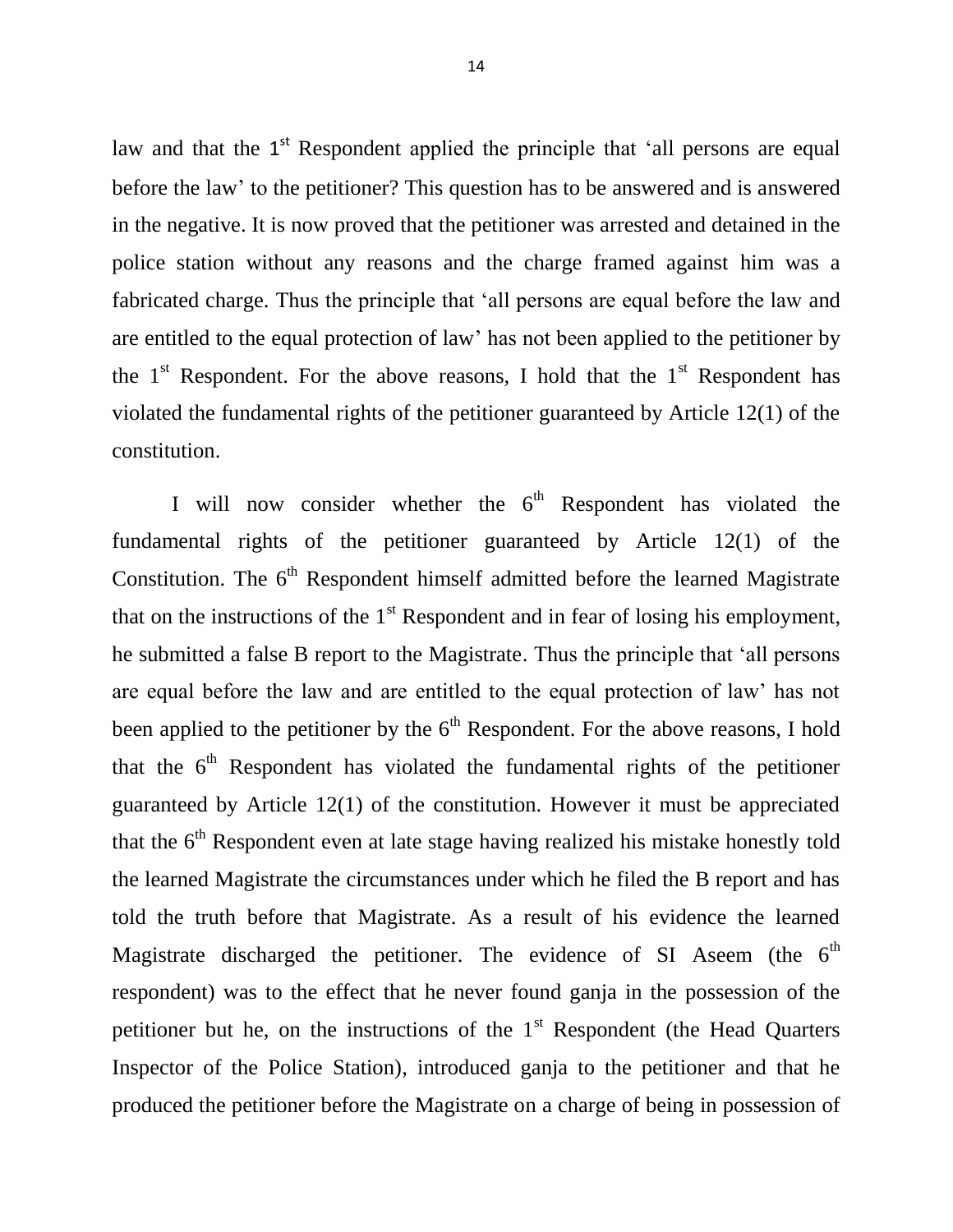ganja. However SI Aseem (the  $6<sup>th</sup>$  Respondent), at the initial stage, was successful in getting the petitioner remanded on false facts submitted to the Magistrate in the B report. If SI Aseem, in his evidence before the Magistrate, stuck to his version set out in the B report, his evidence would have been false. The incident that took place in this case is a good example for the trial judges to remember that the police sometimes arrest people without any reasons and later introduce contraband or similar illegal items to the person arrested to justify the arrest. When the story of the police is false, one police officer may sometimes contradict the other police officer. The trial judges must be extremely careful when they are called upon to act only on one police officer"s evidence when the police claim that a team of police officers conducted a raid and found contraband in the possession of the suspect because there can always be an introduction as happened in this case. Therefore in cases where the police allege that they found contraband in possession of a suspect or suspects, it is safer not to act only on one police officer"s evidence if more than one police officer have participated in the raid because if there is an introduction by the police officers as happened in this case, there may, sometimes, be contradictions among the evidence of police officers. In such situations, adjudication of issues in the case becomes easier to courts. I am mindful of the principles laid down in Section 134 of the Evidence Ordinance when I make the above observation. But however courts should not fall into the trap of convicting an innocent person by strictly following the principles laid down in section 134 of the Evidence Ordinance. The incident that had taken place in the present case is a classic example that courts should, in appropriate cases, relax the principles laid down in section 134 of the Evidence Ordinance. However if a police officer who was not assisted by any other police officer searches a person on suspicions and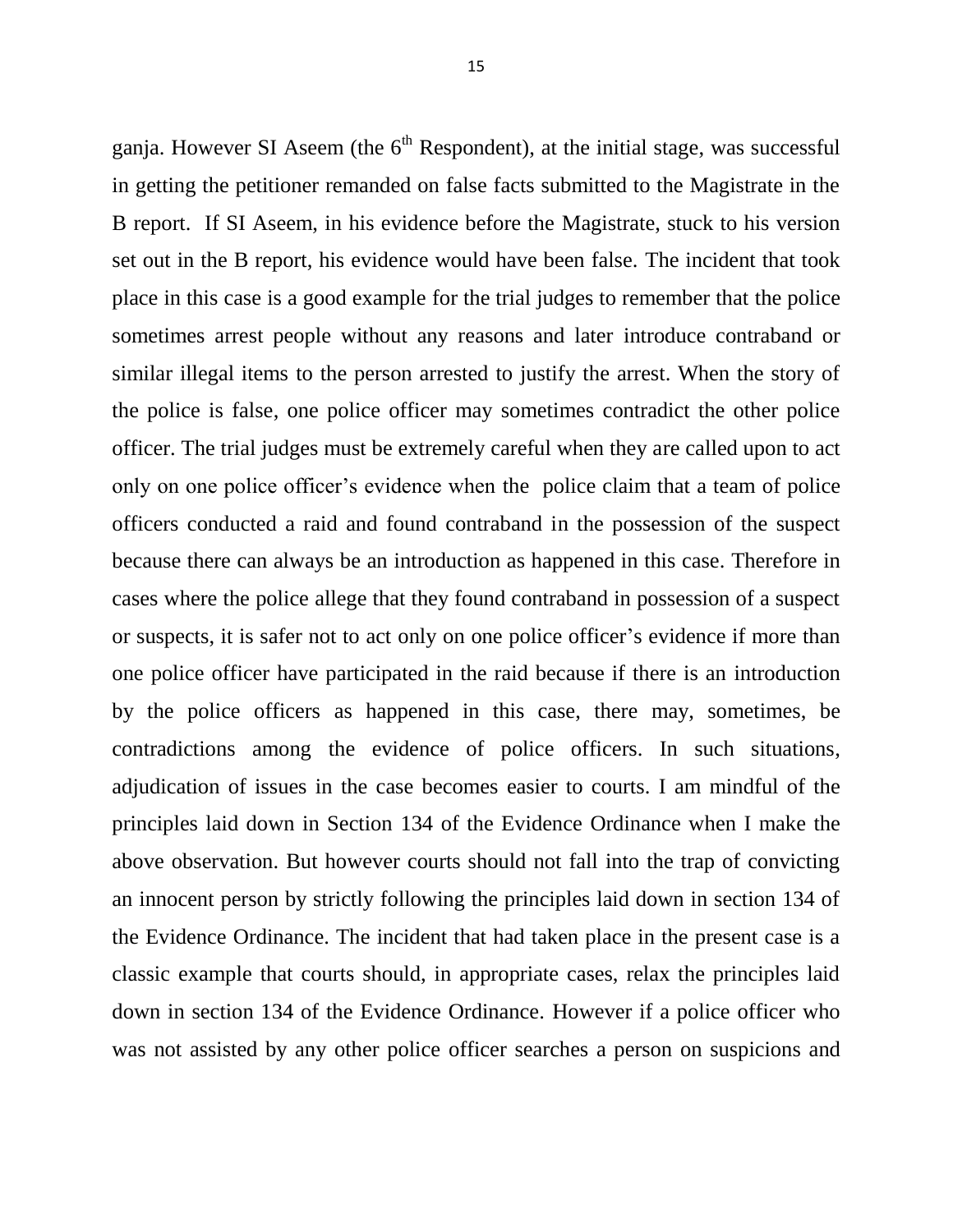finds contraband or any illegal items in the possession of the said person the situation discussed above may be different.

I will consider the said behaviour of the  $6<sup>th</sup>$  Respondent when I consider granting compensation.

It was the position of the  $6<sup>th</sup>$  Respondent that he did not arrest and detain the petitioner. It is the duty of the arresting officer to take steps to produce a person arrested before the learned Magistrate without delay. Thus in the present case the  $6<sup>th</sup>$  Respondent has not violated Article 13(2) of the Constitution. There is no evidence against the  $6<sup>th</sup>$  Respondent that he violated Article 11 and 13(1) of the Constitution. I therefore hold that the  $6<sup>th</sup>$  Respondent has not violated Article 11 and 13(1) of the Constitution. As I pointed out earlier, the  $6<sup>th</sup>$  Respondent has violated the fundamental rights of the petitioner guaranteed under Article 12(1) of the Constitution.

I will now consider the case against the  $3<sup>rd</sup>$  Respondent. The  $1<sup>st</sup>$  Respondent has annexed an affidavit of the  $3<sup>rd</sup>$  Respondent. The  $3<sup>rd</sup>$  Respondent, in his affidavit, says that the  $1<sup>st</sup>$  Respondent who was with him went to Matthegoda Vidyadeepa MahaVidyalaya to attend a dengu campaign. The Principal and the watcher of the said school, in their affidavits, take up the position that the  $1<sup>st</sup>$  Respondent came to the school on 25.5.2012. The watcher, in his affidavit, further says that the petitioner was inside the police jeep in which the  $1<sup>st</sup>$  Respondent came. The petitioner, in his affidavit, says that the  $1<sup>st</sup>$  to  $3<sup>rd</sup>$  Respondent came to his house to arrest him. When I consider these matters especially the affidavit of the 3<sup>rd</sup> Respondent, it can be safely concluded that the  $3<sup>rd</sup>$  Respondent too has gone with the  $1<sup>st</sup>$  Respondent to arrest the petitioner. But the petitioner does not say that the  $3<sup>rd</sup>$  Respondent assaulted him. The only act committed by the  $3<sup>rd</sup>$  Respondent was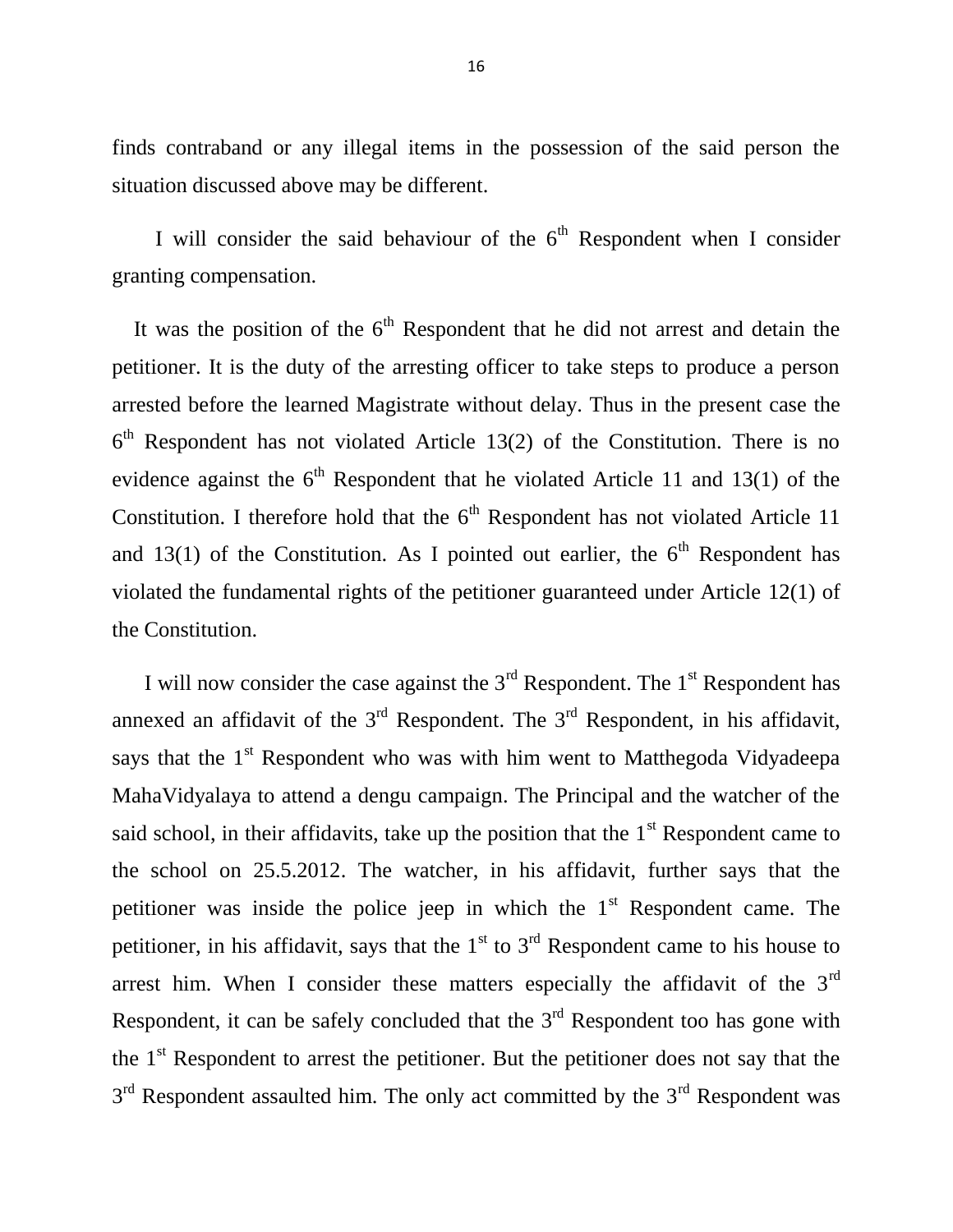that he, on  $25.5.2012$  went with the  $1<sup>st</sup>$  Respondent to arrest the petitioner. He being a police constable attached to the Police Station Homagama has no authority to refuse to accompany the  $1<sup>st</sup>$  Respondent, the Officer-in-Charge of the Police Station when the  $1<sup>st</sup>$  Respondent requests him to carry out an official duty and further he has no authority to decide whether the petitioner should or should not be put to the police jeep once the petitioner was arrested by his superior officer, the  $1<sup>st</sup>$ Respondent. When I consider all these matters, I am unable to conclude that the 3<sup>rd</sup> Respondent has violated the fundamental rights of the petitioner guaranteed by the Constitution. I therefore hold that the  $3<sup>rd</sup>$  Respondent has not violated the fundamental rights of the petitioner. There is no strong evidence against the  $4<sup>th</sup>$  and 5<sup>th</sup> Respondents to conclude that they have violated the fundamental rights of the petitioner guaranteed of the Constitution. I therefore hold that the  $4<sup>th</sup>$  and  $5<sup>th</sup>$ respondents have not violated the fundamental rights of the petitioner guaranteed by the Constitution.

I will now consider the case against the  $2<sup>nd</sup>$  Respondent. He takes up the position that he was the Station Duty Officer (SDO) of the Police Station Homagama on 25.5.2012. However learned counsel for the Petitioner relying on the document marked '2Ry' produced by the  $2<sup>nd</sup>$  Respondent attempted to contend that that from 8.13 a.m. to 10.45 a.m. no entries exist to establish that he was at the police station. Is this evidence enough to conclude that he was away from the police station from 8.13 a.m.to 10.45 a.m.? Although the Petitioner states in his affidavit that the  $2<sup>nd</sup>$  Respondent dragged him from the kitchen to the sitting room, the  $2<sup>nd</sup>$  Respondent has established by 2R1, the Duty Register, that he was the SDO of the Police Station on 25.5.2012. When I consider all these matters, it is unsafe to conclude that the  $2<sup>nd</sup>$  Respondent was involved in arresting the Petitioner. For the above reasons I am unable to conclude that the  $2<sup>nd</sup>$  Respondent has violated the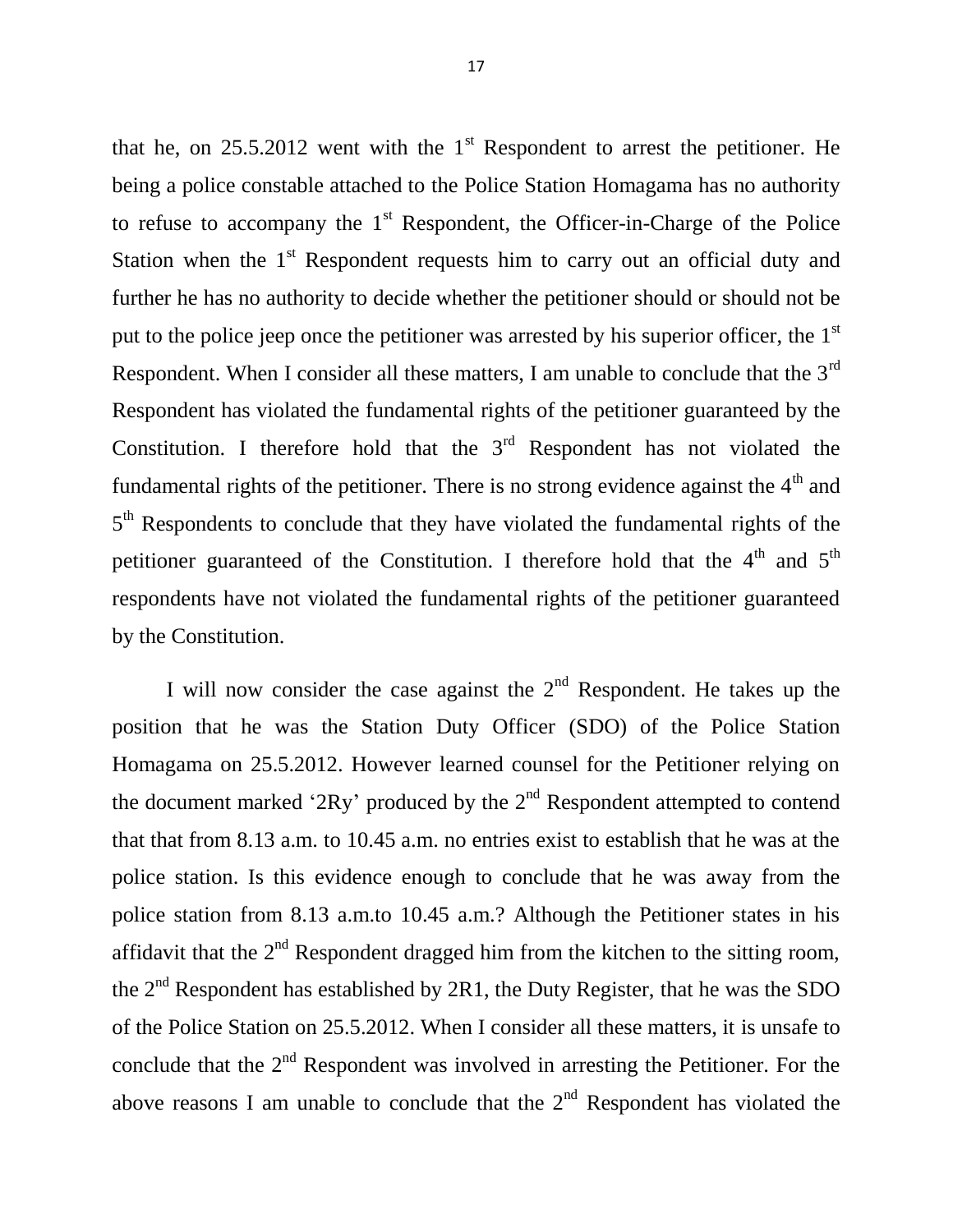fundamental rights of the Petitioner. I therefore hold that the  $2<sup>nd</sup>$  Respondent has not violated the fundamental rights of the Petitioner.

I now consider the case against  $8<sup>th</sup>$  Respondent. Learned Counsel for the Petitioner attempted to contend that there was inaction by the  $8<sup>th</sup>$  Respondent with regard to the steps against the  $1<sup>st</sup>$  Respondent. He submitted that there were shortcomings in the charge sheet filed against the  $1<sup>st</sup>$  Respondent and  $6<sup>th</sup>$ Respondent. I must state here that the  $8<sup>th</sup>$  Respondent has taken steps to hold an inquiry against the  $1<sup>st</sup>$  Respondent and the  $6<sup>th</sup>$  Respondent. The charge sheet has been produced as 9R1. If there are shortcomings in the charge sheet, they can be attended to by the prosecuting officer. It is too early for this Court to comment on said the inquiry. For these reasons I hold that the Petitioner has not established any case against the  $8<sup>th</sup>$  Respondent.

I have earlier held that the  $1<sup>st</sup>$  Respondent has violated the fundamental rights of the Petitioner guaranteed by articles 11, 12 (1), 13(1) and 13(2) of the constitution. Considering all the facts of this Case, I direct the  $1<sup>st</sup>$  Respondent to pay, from his personal funds, Rs.200,000/- to the Petitioner as compensation.

I have earlier held that the  $6<sup>th</sup>$  Respondent has violated the fundamental rights of the Petitioner guaranteed by Article 12(1) of the constitution. I have observed in this judgment that the  $6<sup>th</sup>$  Respondent honestly told the truth to the learned Magistrate and that his behaviour would be considered when granting compensation. I direct the  $6<sup>th</sup>$  Respondent to pay Rs.10,000/= to the Petitioner.

The  $1<sup>st</sup>$  and the  $6<sup>th</sup>$  Respondents violated the fundamental rights of the Petitioner when they were functioning as Police Officers in the course of their official duties. I therefore hold that the State should also pay compensation. I order